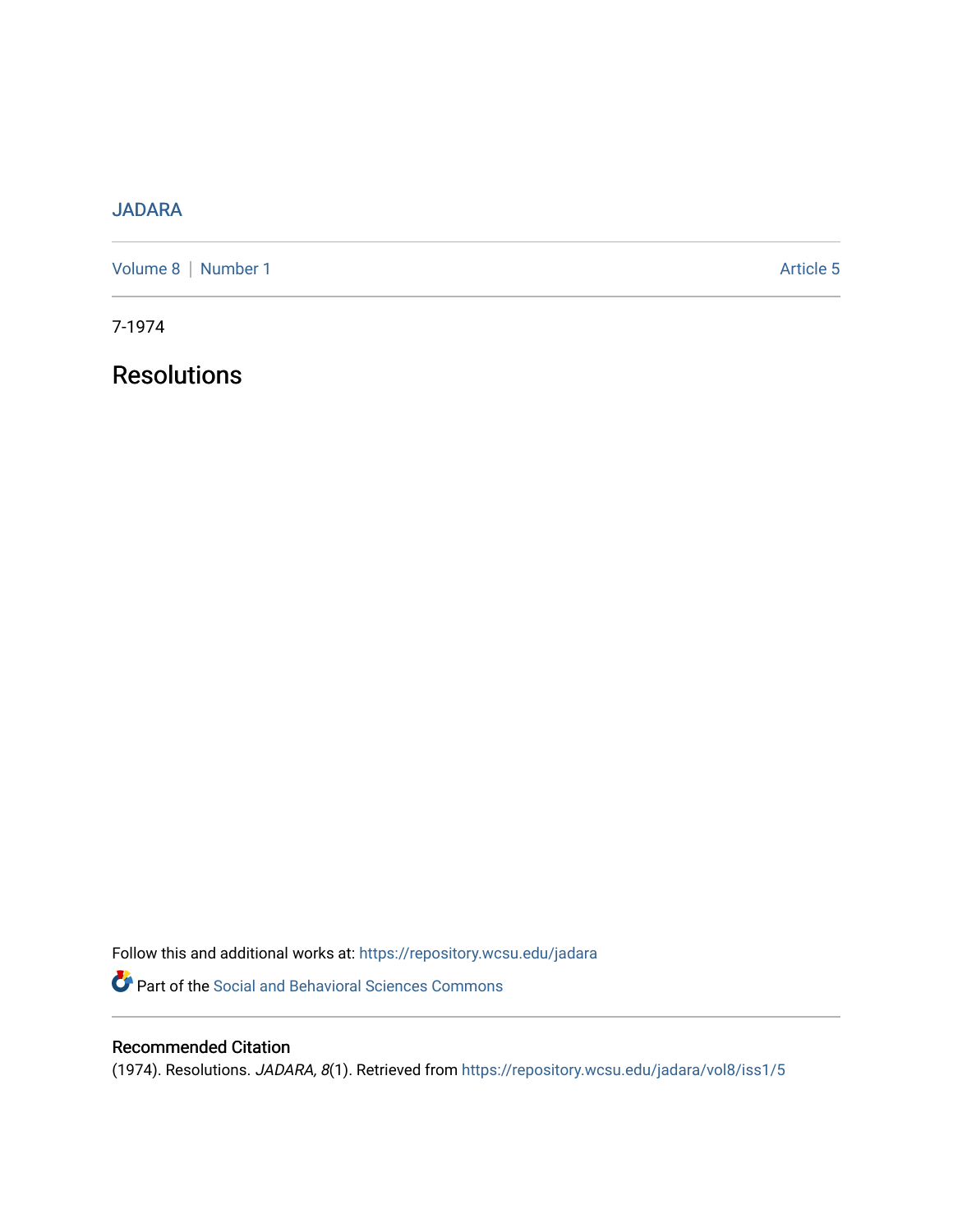## RESOLUTIONS

Whereas the 5th Biennial Conference of the Professional Rehabilitation Workers with the Adult Deaf had as its theme "Services to Severely Handicapped Deaf Persons": and

Whereas reports indicate an increasing number of severely handicapped deaf persons; and

Whereas there is a lack of rehabilitation facilities for serving this population which is in need of much more extensive service than is generally available;

Be it hereby resolved that this Conference unanimously support the establish ment of regional centers for serving severely handicapped deaf people; and

Be it further resolved that this support be reflected by the membership through personal letters to members' congressmen; and

Be it further resolved that the President of PRWAD transmit a letter to the appropriate leaders in the Senate and House of Representatives setting forth the position of the PRWAD with regard to this resolution.<br>• • • • • •

Whereas the Professional Rehabilitation Workers with the Adult Deaf has experienced an increase of professional contact and communication with national and regional offices of the Rehabilitation Services Administration; and

Whereas the newly appointed Acting Commissioner of the Rehabilitation Services Administration, James Burress, as well as several others from the National Office, representatives from seven  $[7]$  of the ten  $[10]$  Regional Offices were present as an apparent expression of interest and support of PRWAD and its objectives:

Be it hereby resolved that the Secretary transmit a letter to each of these representatives expressing PRWAD's appreciation of such evidence of support and encouragement for continued participation; and

Be it further resolved that an additional letter be sent to the Secretary of Health, Education and Welfare in recognition of the above,

### • • • • •

Whereas the practice of total communication is of proven value for communica tion purposes; and

Whereas an increasing number of people are becoming involved in its use;

Be it hereby resolved that the Professional Rehabilitation Workers with the Adult Deaf go on record as urging support for the use of total communication; and

Be it further resolved that the membership of PRWAD demonstrate its support by using total communication in all feasible situations.<br>• • • • • •

Whereas placement is recognized as an integral part of the rehabilitation process;

Be it hereby resolved that the Professional Rehabilitation Workers with the Adult Deaf authorize a survey of its membership to assess the needs and priorities of rehabilitation workers related to placement, • • • • •

Whereas Mrs, Rachel Norris has made a significant contribution to the Professional Rehabilitation Workers with the Adult Deaf over the past several years by working in the office of the Executive Secretary; and

Whereas such work was done on a volunteer basis, with no compensation and at great personal sacrifice;

Be it hereby resolved that the PRWAD convey its appreciation to Mrs. Norris in an appropriate manner as determined by the President, • • • • •

3